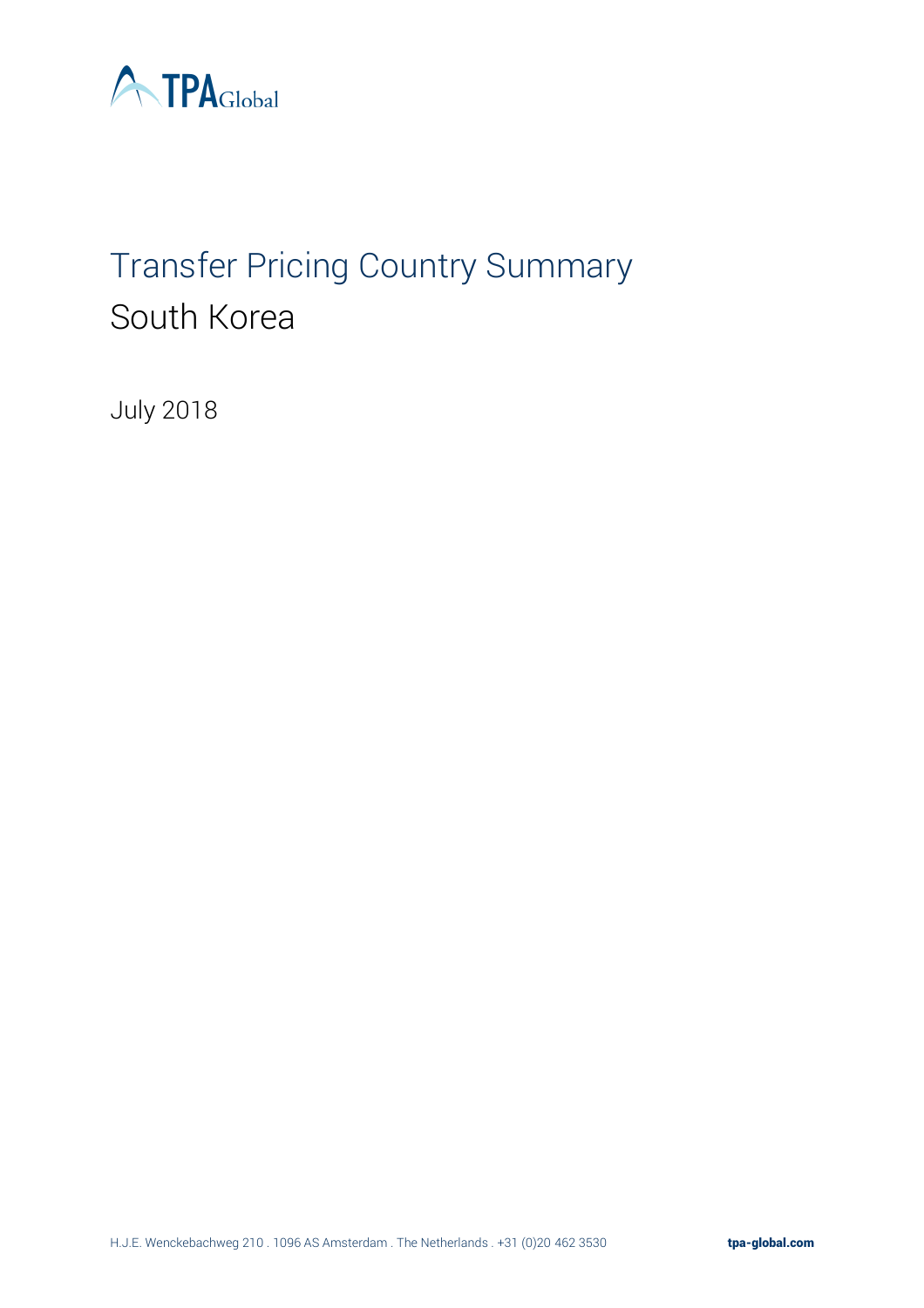

# Legislation

## Existence of Transfer Pricing Laws/Guidelines

Enacted in 1996 immediately after the publication of the OECD Guidelines in 1995, the Law for the Coordination of the International Tax Affairs (LCITA), the transfer pricing regulation in Korea, was the first, stand-alone international tax and transfer pricing law in East Asia to embrace the OECD principles. Through a series of amendments since published, the law itself, along with its decrees and enforcement rules, provides extensive guidelines on general transfer pricing practices encompassing comparability analysis, selection and application of transfer pricing methods, cost sharing, set-off transactions, and dispute resolution measures (uni-, bi-, and multilateral APAs).

The LCITA underwent major revisions and improvements in 2006; one milestone of the 2006 revision is the inclusion of the substance-over-form principle whereby the tax authority has been authorized to deny the legal form of a transaction(s) if the transaction(s) is deemed to have been structured for the purpose of inappropriately soliciting treaty benefits or the benefits provided for by the LCITA. Article 4 of the LCITA prescribes the application of the arm's length principle between related parties.

According to the regulations and provisions of Presidential Enforcement Decree (PED) of the LCITA, related parties are deemed to document the transfer pricing method used to determine the arm's length price (or range), the computed arm's length price (or range) itself, and all cases supporting them for related party transactions.

In April 2015, South Korea's National Tax Service outlined its policy on advance pricing agreements (APA) in the form of [frequently asked questions](http://op.bna.com/ITDTR.nsf/id/mmos-9wppzr/$File/KR%202015%20FAQs%20on%20APA.pdf) describing the documents that should be submitted, when an APA will be canceled or withdrawn and the relationship between APAs and audits.

In 2015 and 2016, South Korea's Parliament approved the legislation to implement the OECD Base Erosion and Profit Shifting (BEPS) recommendations into the LCITA. The recently amended rules require all Korean domestic corporations that engage cross-border related party transactions meeting a certain threshold to file a 3-tiered transfer pricing documentation, namely the Combined Report of International Transactions Information (CRITI), which is comprised of the (1) Master File, (2) Local File, and (3) Country-by-Country Report (CbCR) reflecting the guidance provided by the BEPS Action 13 final report. The details of the transfer pricing related documentation rule are as follows.

(1) Local File and (2) Master File Related Obligation: A domestic corporation that satisfies all of the following requirements should submit the Local File and Master File within 12 months from the end of the fiscal year; (i) the total amount of transactions with foreign related parties that exceeds KRW 5 billion during a taxable year and (ii) the sales of a taxable year that exceed KRW 100 billion.

(3) CbCR Related Obligation: In case where the amount of sales revenue on the consolidated financial statements of the ultimate parent company in the immediately preceding tax year exceeds the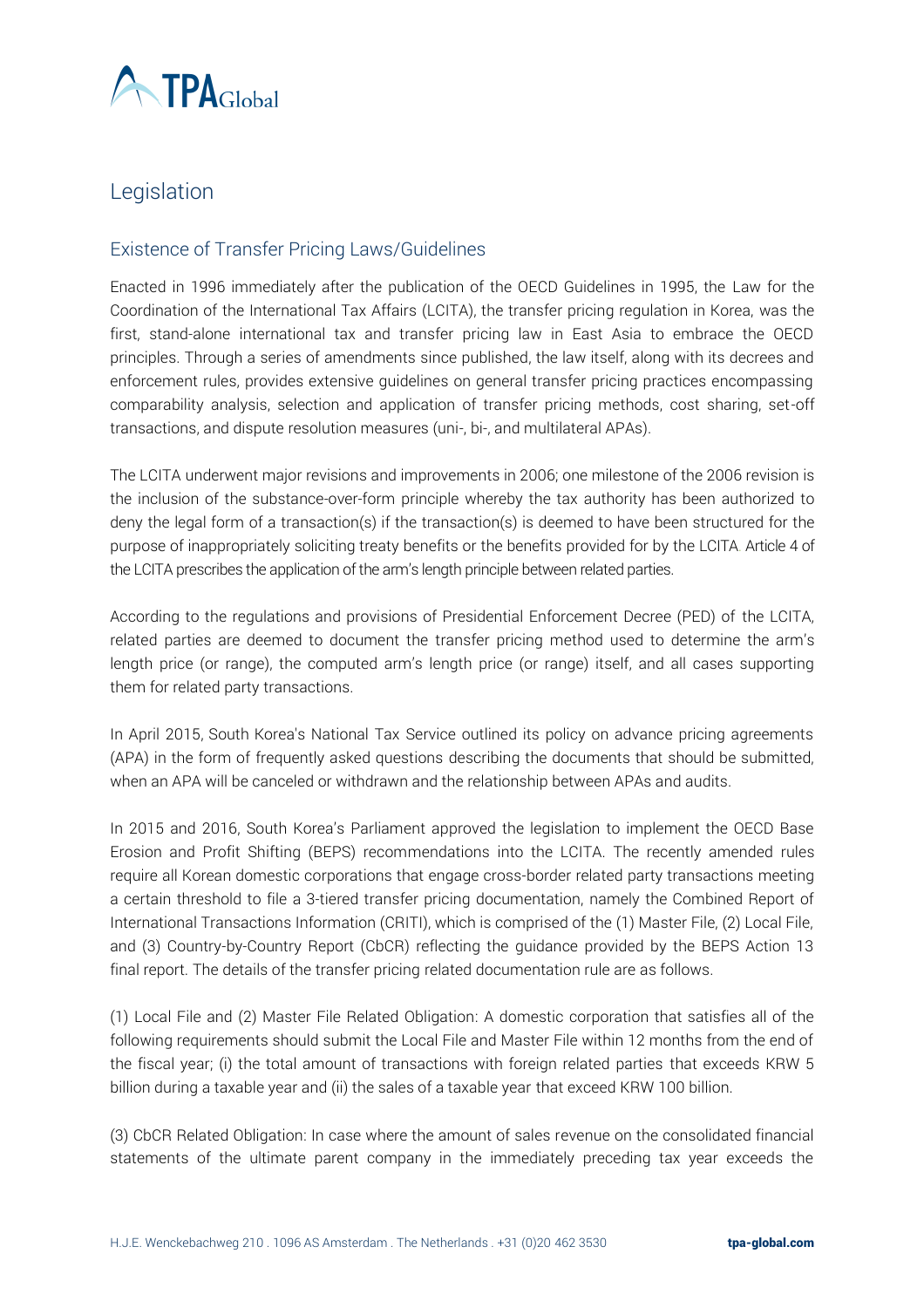

threshold amount for submission of CbCR under the laws of the country where the ultimate parent company is located, a domestic corporation, which is a subsidiary of the ultimate parent company should (i) submit Notification of CbCR within 6 months from the end of the fiscal year or (ii) (for failure to submit Notification of CbCR) submit CbCR within 12 months from the end of the fiscal year. A Korean ultimate parent company with the sales revenue on the consolidated financial statement in the immediately preceding tax year exceeding KRW 1 trillion should submit the CbCR within 12 months from the end of the fiscal year.

## Definition of Related Party

The following circumstances are considered related party:

- − a foreign company directly or indirectly owns 50% of more of the voting shares of a Korean company; or
- − a Korean company directly or indirectly owns 50% or more of the voting shares of a foreign company; or
- − a corporation (or an individual), which directly or indirectly owns 50% or more of the voting shares of a foreign company, directly or indirectly holds 50% or more of the voting shares of a Korean company; or
- − One transaction party (e.g. Company A) substantially controls the business policy of the other transaction party (e.g. Company B) or vice versa and at the same time they share the same interest; or
- − The same third party substantially controls the business policy of both Company A and Company B and at the same time both transaction parties share the same interest.

Indirect Ownership is computed as follow:

- − If Company A owns a 50% stake or more in Company B, and B owns a certain percentage of shares in a third Company C, B's equity ratio in C would constitute the ratio of equity which A indirectly owns C;
- − If Company A owns less than a 50% stake of Company B, and B owns a certain percentage of shares in a third company C, then A is considered to own C to the extent of the ratio computed by multiplying A's equity ratio in B by B's equity ratio in C.

## Transfer Pricing Scrutiny

There is always a high risk of transfer pricing scrutiny for any corporate taxpayer engaged in cross-border related party transactions. The following cases are highly likely to be targeted for transfer pricing audit:

- − Management service fees and royalty payments;
- − Companies that incur consistent losses while revenues and/or assets increase;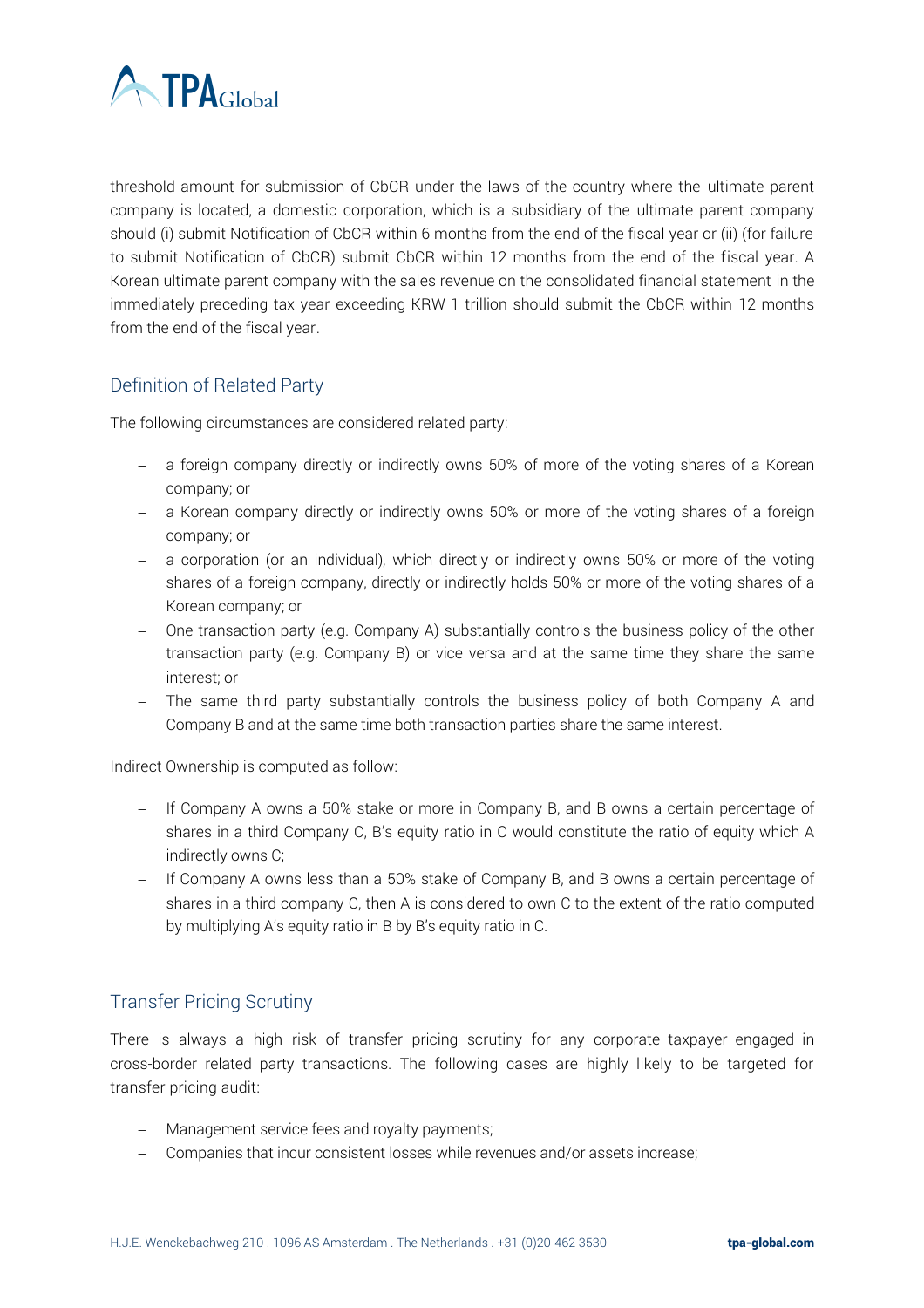

- − Companies that operate in industries where tax evasion is wide-spread, such as pharmacy, technology and private equity;
- − Transactions conducted with affiliates in tax havens; and
- − Reductions in the amount of tax paid resulted from changes in transfer pricing policy.

Regular tax audits are conducted every 4 years for corporate taxpayers, and transfer pricing has frequently been the primary target for the past several years for both Korean and foreign multinational companies operating in Korea. Along with tax return disclosures, detailed information may be requested and reviewed by the tax authority in the context of either a desk or field audit.

## Exemption from documentation obligation

Preparation of documentation is not required in the case of:

- − The transaction is the asset transfer without consideration (excluding transfer at a significant low consideration or exemption of liability);
- − The transaction is involved with assets purchased without any form of yield or profit, the contribution received of such assets in kind, or bearing expenses for such assets;
- − The Enforcement Decree of the Corporate Income Tax Law assigns certain capital transactions to transfer profit to the other shareholders;
- − The transaction is covered by APA; and
- − The transaction bears contributions by proxy.

## Transfer Pricing Penalties

In case of the transfer pricing related assessment by the Korean tax authorities, the penalty tax for underreporting of 10% is applied to the assessed tax amount (60% for fraudulent cross-border transactions), and the penalty tax for insincere payment of 10.95% per annum, which is calculated based on the interest rate specified in the Framework Act on National Taxes, is also applied.

On top of these penalties and taxes assessed, the residential surtax of 10% is also imposed.

No interest is charged on the penalties.

The penalty of KRW 30 million will be imposed for failure to comply with the complete submission of each of the Master file, Local file and CbCR by the due date, or for submission of the Master File, Local File and CbCR containing false information. Therefore, the total CRITI related penalties could be KRW 90 million.

In this case, if the taxpayers submitted to the tax authorities a Contemporaneous Transfer Pricing Documentation prepared in good-faith and reasonably, an underreporting penalty tax (10% penalty on additionally assessed income tax) may be waived. The penalty up to KRW 100 million may be imposed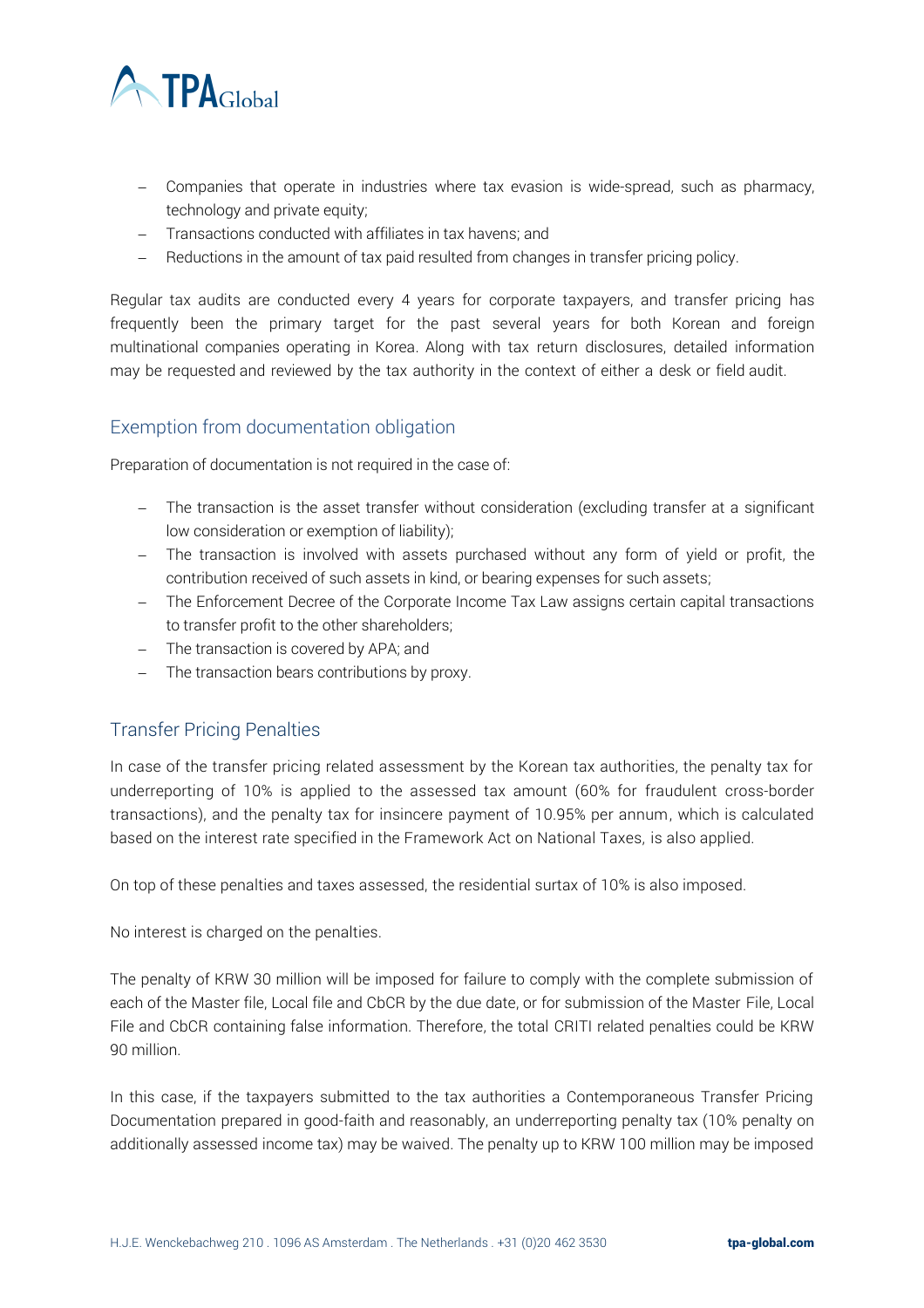

for failure to provide transfer pricing related information within the due date (generally 60 days from the request) upon the Korean tax authorities' request.

## Advance Pricing Agreement (APA)

Unilateral, bilateral, and multilateral APAs are available as from 1 January 2001 and can be sought for a 3-5 year period. Rollbacks may be granted for both unilateral (3 years) and multilateral (5 years) APAs. Status reports should be submitted annually by the applicant once the APA has been granted. Based on the National Tax Service's APA Annual Report, unilateral APAs are concluded approximately within 2 years and bilateral APAs 3½ years.

A simplified APA program is available for small and medium-sized foreign companies with annual sales of KRW 50 billion.

No filing fee is charged on APA application.

# Documentation and Disclosure Requirements

## Tax Return Disclosures

Taxpayers are required to submit the following corporate tax return forms at the time of the tax return filing according to the LCITA:

- − Summary of international transactions;
- − Disclosure and justification of transfer pricing method; and
- − Summary of income statements of overseas affiliates.

#### Level of Documentation

#### CRITI (BEPS related documentation)

The contents of the CRITI, which are in line with the guidance provided in the BEPS Action 13 final report and also are specifically provided by the National Tax Service with the template, are summarized as follows:

Master File:

I. Group's Organizational Structure: Group overview, Group legal ownership structure, and Group control structure;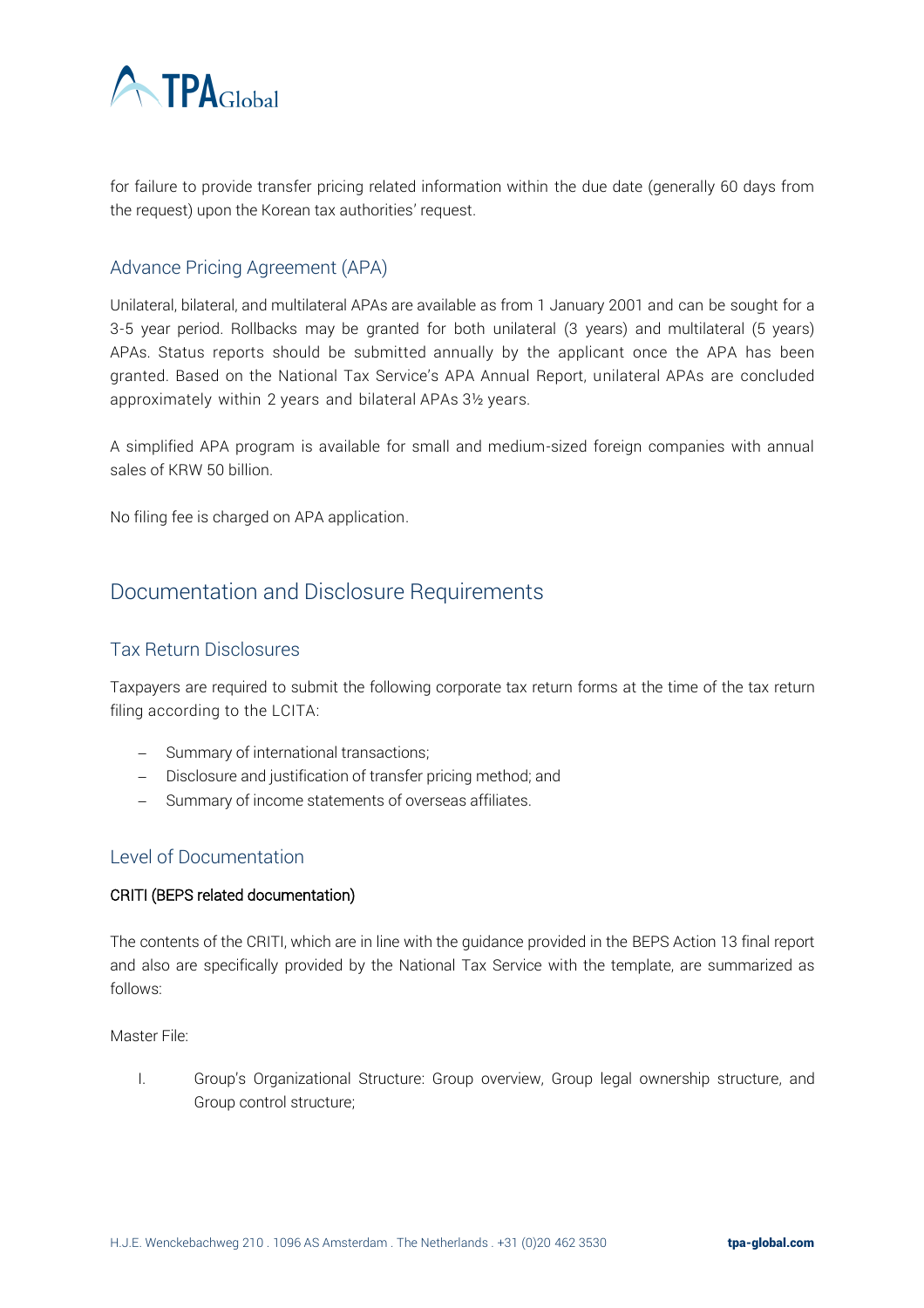

- II. Group's Business Operation: Important business profit drivers, Description of top 5 goods or services and goods or services in the supply chain above 5% of total sales, and List of important service agreements between related parties within the group, etc.;
- III. Group's Intangible Assets: Group's overall strategy for the development, ownership, and use of intangible assets, List of intangible assets of the group, and List of important intercompany agreements for intangible assets including cost sharing agreement, main R&D service agreement, and license agreement, etc.;
- IV. Group's Intercompany Financial Activities: Description of the group's overall financing method, Description of the entity performing main financing function for the group, and Description of the group's transfer pricing policy related to the financing agreements of the group;
- V. Group's Financial and Tax Positions: Group's annual consolidated financial statements for the fiscal year and List and description of the group's unilateral APAs and other tax rulings related to the profit allocation among the countries.

#### Local File:

- I. Company Overview: Introduction of the company, Business structure and organization chart, and Personnel for management-related reporting, etc.;
- II. Description of Intercompany Transactions: Overview of overseas related parties, Legal ownership structure of cross-border related parties, Ownership structure, Description and reason of the material related transactions, Details of each type of related transaction and relationship among overseas related parties, Detailed comparability analysis and functional analysis of taxpayer and overseas related party related to the related party transaction, Indication of the most appropriate transfer pricing method related to the transaction type and reasons for the selection, and List and description of (internal or external) comparable uncontrolled transactions, etc.;
- III. Financial Information and Agreements: List of reports related to the financial information of the company, Copies of all material related party agreements executed by the company, and Table summarizing financial information applied in the transfer pricing method matches with the annual financial statement of the relevant fiscal year, etc.

#### Country by Country Reporting

- − Table 1. Overview of allocation of income, taxes, and business activities by tax jurisdictions;
- − Table 2. List of all the Constituent Entities of the MNE group included in each aggregation per tax jurisdiction;
- − Table 3. Other additional information.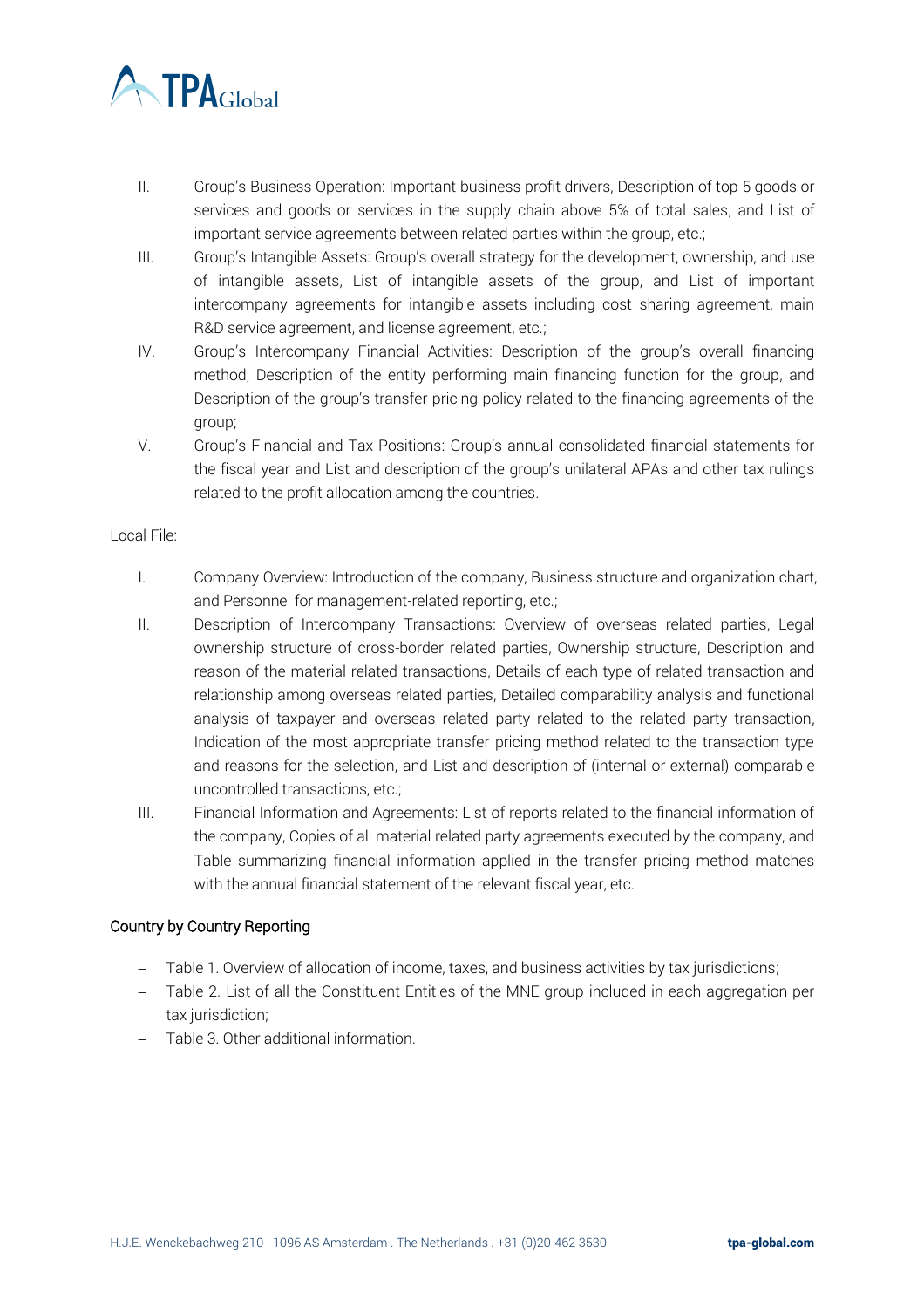

#### Contemporaneous Transfer Pricing Documentation

Other taxpayers engaged in cross-border related party transactions below the threshold for the BEPS related documentation are still required to maintain reasonable transfer pricing documentation (Contemporaneous Transfer Pricing Documentation) by the due date of filing the corporate tax return and to submit it within 30 days upon the Korean tax authorities' request.

Article 19(1) of the Enforcement Decree of the LCITA below provides a list of information or documents that are expected to be included in the Contemporaneous Transfer Pricing Documentation for the Korean tax authorities' request for submission.

- 1. Various relevant contract documents concerning the transfer or purchase of assets;
- 2. Price list of products;
- 3. Statement of manufacturing costs;

4. Specification of trades by item, distinguishing between the related parties and the unrelated parties;

5. Documents corresponding to subparagraphs 1 through 4, in the cases of the offer of services or other trades;

- 6. Organizational chart of a corporation and a table of division of office duties;
- 7. Data for determination of international trade prices;
- 8. Internal guidelines for pricing among the related parties;
- 9. Accounting standards and methods relating to the relevant trades;
- 10. Details of business activities of the parties involved in the relevant trades;
- 11. Current status of mutual investments with the specially-related parties;
- 12. Forms or items omitted at the time of returns on the corporate tax and income tax;

13. Materials with which it is possible to grasp the details of a transaction in connection with a service transaction under Article 6-2, as specified by Ordinance of the Ministry of Strategy and Finance;

14. Materials specified further by Ordinance of the Ministry of Strategy and Finance including an agreement on cost allotment in connection with the tax adjustment by the allotted arm's length cost under Article 6-2 of the Act; and

15. Other data necessary for computing proper prices.

## Record Keeping

There is no specific requirement for the record keeping period. In general, the statute of limitation of 5 years applies.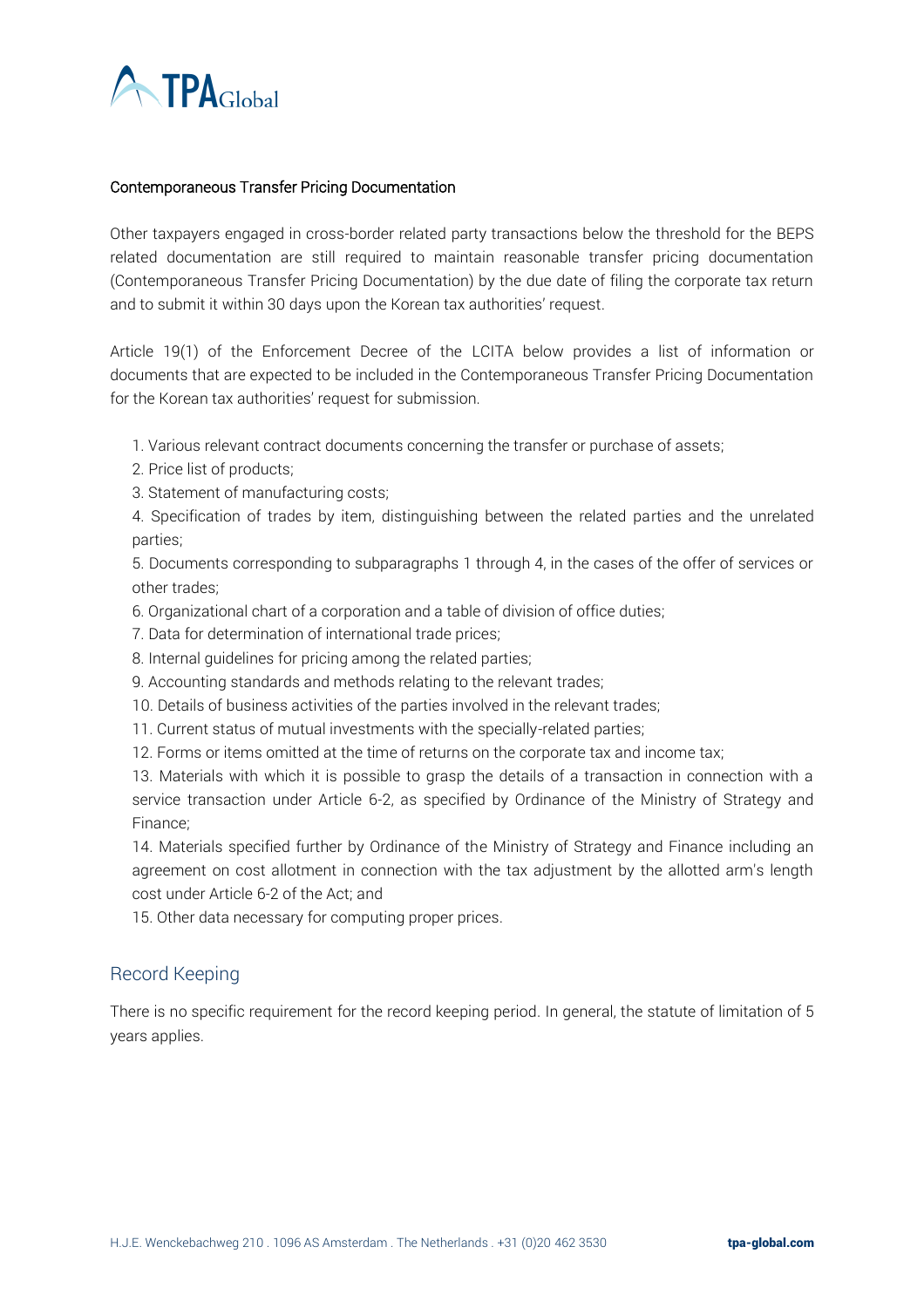

## Language for Documentation

The Local File is to be submitted in the Korean language only. The Master File may be submitted in English and/or Korean (provided that the Korean version is submitted within 1 month after the submission of English version). The CbCR is to be submitted in both the English and Korean languages.

## Small and Medium Sized Enterprises (SMEs)

A simplified APA program is available for small and medium-sized foreign companies with annual sales of KRW 50 billion.

## Deadline to Prepare Documentation

The due date for filing the Master File, Local File and CbCR is within 12 months from the parent company's fiscal year-end.

## Deadline to Submit Documentation

Upon the Korean tax authorities' request, transfer pricing related information must be submitted within 60 days, and a one-time extension of 60 days can be granted upon a taxpayer's request. In addition, upon the Korean tax authorities' request, the Contemporaneous Transfer Pricing Documentation must be submitted within 30 days.

## Statute Of Limitations

The statute of limitations for transfer pricing adjustments is generally 5 years from the day after the due date for filing the corporate tax return. This period is extended to 7 years if taxpayers submit tax return later than the deadline, to 10 years in case of fraud or wrongful acts, and to 15 years in case of crossborder fraud (applicable for taxable years starting on or after 1 January 2015).

# Transfer Pricing Methods

South Korea closely follows the 2010 OECD Transfer Pricing Guidelines for transfer pricing methods. In particular, the following methods are in use:

- − Comparable uncontrolled price method;
- − Resale price method;
- − Cost plus method;
- − Profit spit method;
- − Transactional net margin method;
- − Other reasonable method.